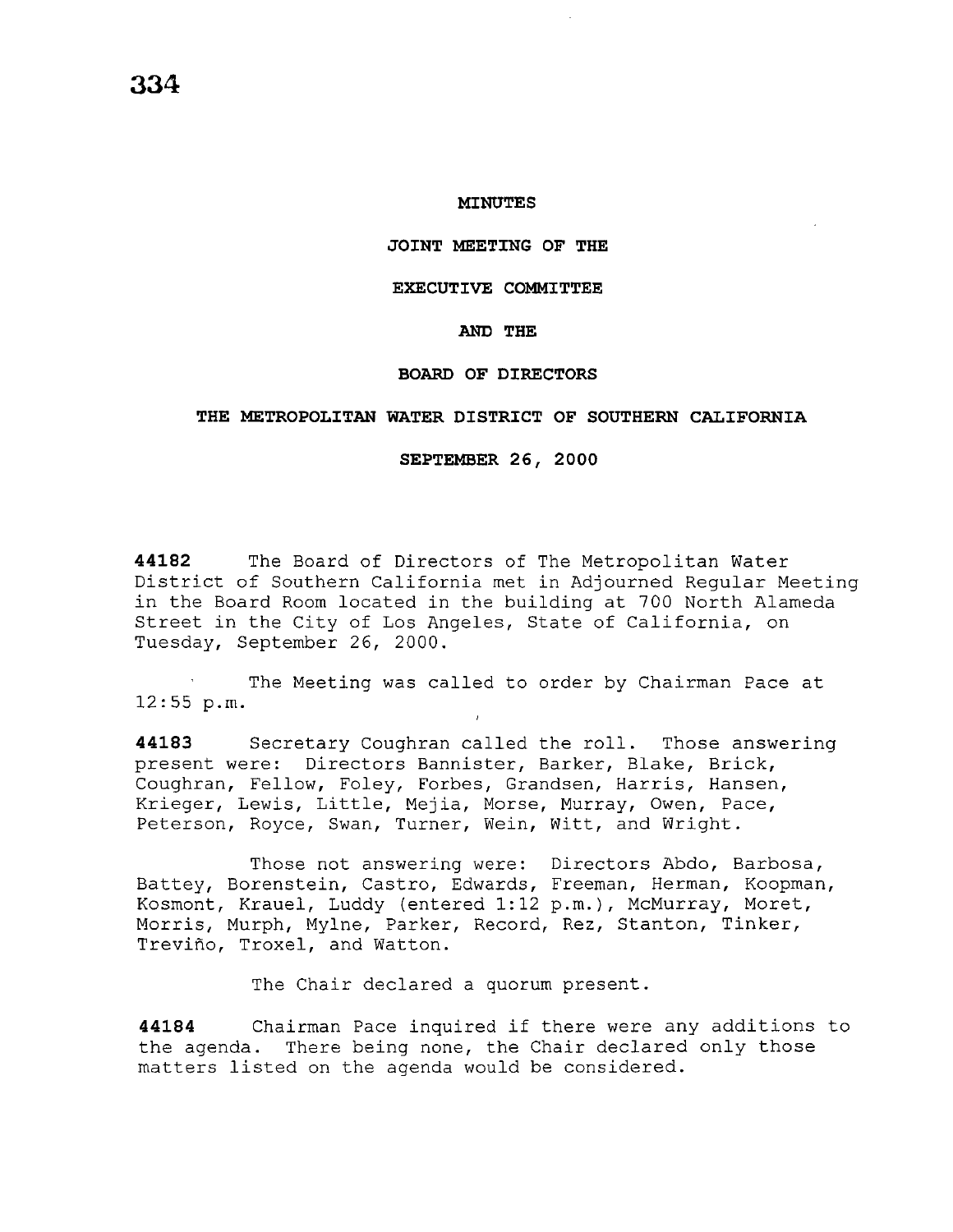**44185** Chairman Pace invited members of the public to address the Board on matters within the Board's jurisdiction. No members of the public responded.

**44186** Chairman Pace requested the chairs of the subcommittees to give their reports, as follows:

On behalf of the Subcommittee on Rules, Director Morse reported that at its meeting today, the subcommittee deferred to November the items relating to the Cadiz Groundwater Storage and Dry-Year Supply Component and the contributions to the medical plans maintained by the Public Employees' Retirement System. The subcommittee approved the General Manager bringing to the October meeting of the Board an outline of the process that will be used to move towards approving the agreement for implementation of the<br>Cadiz plan. A request was approved for the Bay-Delta State Water A request was approved for the Bay-Delta State Water Resources Control Board Phase 8 item to be transferred to the Legal and Claims Committee from the Water Planning and Resources Committee.

Subcommittee on Financial Policies and Reporting Chairman Blake reported the subcommittee met today and had a lengthy discussion after hearing a presentation by the Chief Financial Officer on the replacement reserve study which included an overview, what is it, why is it important, the methodology, and the next steps. The subcommittee will receive a report in writing by the end of the fiscal year. With the duties of the subcommittee accomplished, Subcommittee Chairman Blake requested that the subcommittee sunset.

Subcommittee on Real Property and Asset Management Chairman Little reported on the items heard at today's meeting. Regarding the Diamond Valley Lake Recreation Project, negotiations with the Master Developer are on schedule and the draft Essential Terms and Conditions document is scheduled to be completed by mid-November, and submittal for Board consideration in December. In October staff will be meeting with the Department of Boating and Waterways to discuss restructuring of grants and loans for the marinas. Director Peterson testified before the U.S. Senate Subcommittee on Forests and Public Land Management as part of the effort to secure funding for the proposed trail program, as well as for the Metropolitan museum and the Western Center's museum. Further discussions will be held next month with State Parks on their potential involvement with the trails.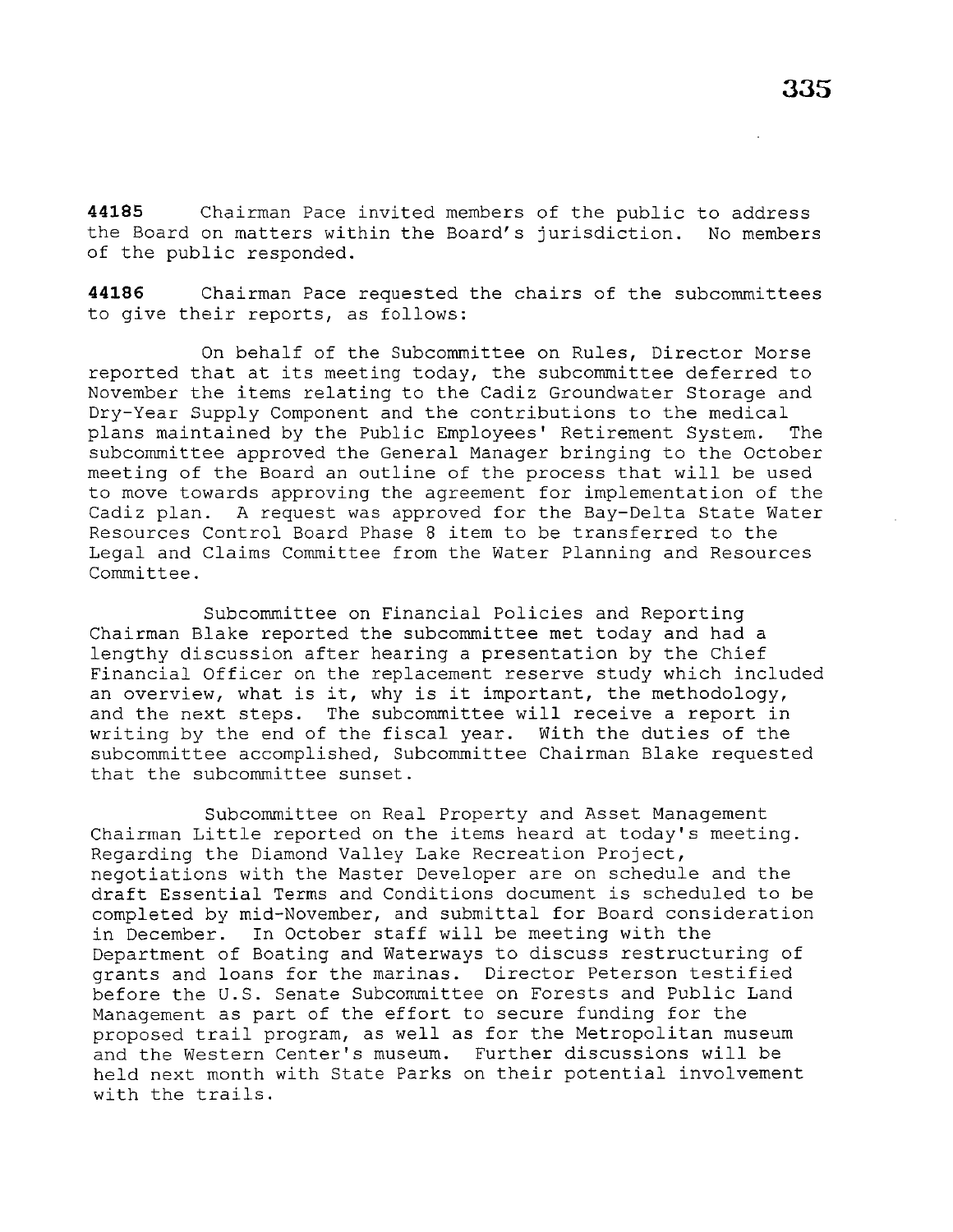Subcommittee Chairman Little further reported that site grading has begun on the E. Thornton Ibbetson guest quarters at Gene, with an expected occupancy scheduled for April 2001. Work is continuing on leasing activities at the Headquarters Building with Caltrans considering an additional 50,000 square feet on the 4<sup>th</sup> floor, and the San Diego County Water Authority's leasing of space on the 1<sup>st</sup> floor. Director Turner expressed his satisfaction with the space and price for the San Diego lease. The cafeteria contractor, Guckenheimer Enterprises, is going forward with plans to provide coffee cart services in the courtyard starting in November. The draft plans for the Weymouth Entry Court and Landscaping Improvements were presented to the City of La Verne with satisfaction, and public meetings will be held to present the plans to the community.

Director Luddy took his seat at 1:12 p.m.

**44187** Deputy General Manager Quinn reviewed the elements in the CALFED Record of Decision (ROD) and Notice of Determination (NOD) that would provide water supply reliability and water<br>quality improvements to Southern California. It was noted that quality improvements to Southern California. the CALFED Framework for Action proposed by Governor Davis and Interior Secretary Babbitt in June 2000 has been incorporated to an extent in the ROD. However, staff has identified certain risk factors because of inconsistent descriptions between certain elements in the ROD and the Framework, or among various appendices in the ROD. It was also unclear as to the extent of additional environmental analysis, if any, necessary for some elements that were deemed "complementary actions" in the ROD.

California Director of Water Resources Hannigan expressed to the Board that the Governor is committed to implementing the CALFED Framework of Actions that was jointly developed with Interior Secretary Babbitt. Mr. Hannigan also assured the Board that the CALFED Program will be implemented in a balanced fashion through annual reporting and budget processes. Funding for CALFED measures will be based on the principle of ''beneficiaries pay'', and State Water Contractors will only be paying for projects that will directly benefit them.

Mr. Hannigan also referenced two letters that were<br>distributed to the Board. One of the letters was from the One of the letters was from the California/Nevada Operations Office of the U.S. Fish and Wildlife Services to the Mid-Pacific Region of U.S. Bureau of Reclamation clarifying the parameters of ESA assurances that would be provided in the CALFED ROD. The second letter was addressed to